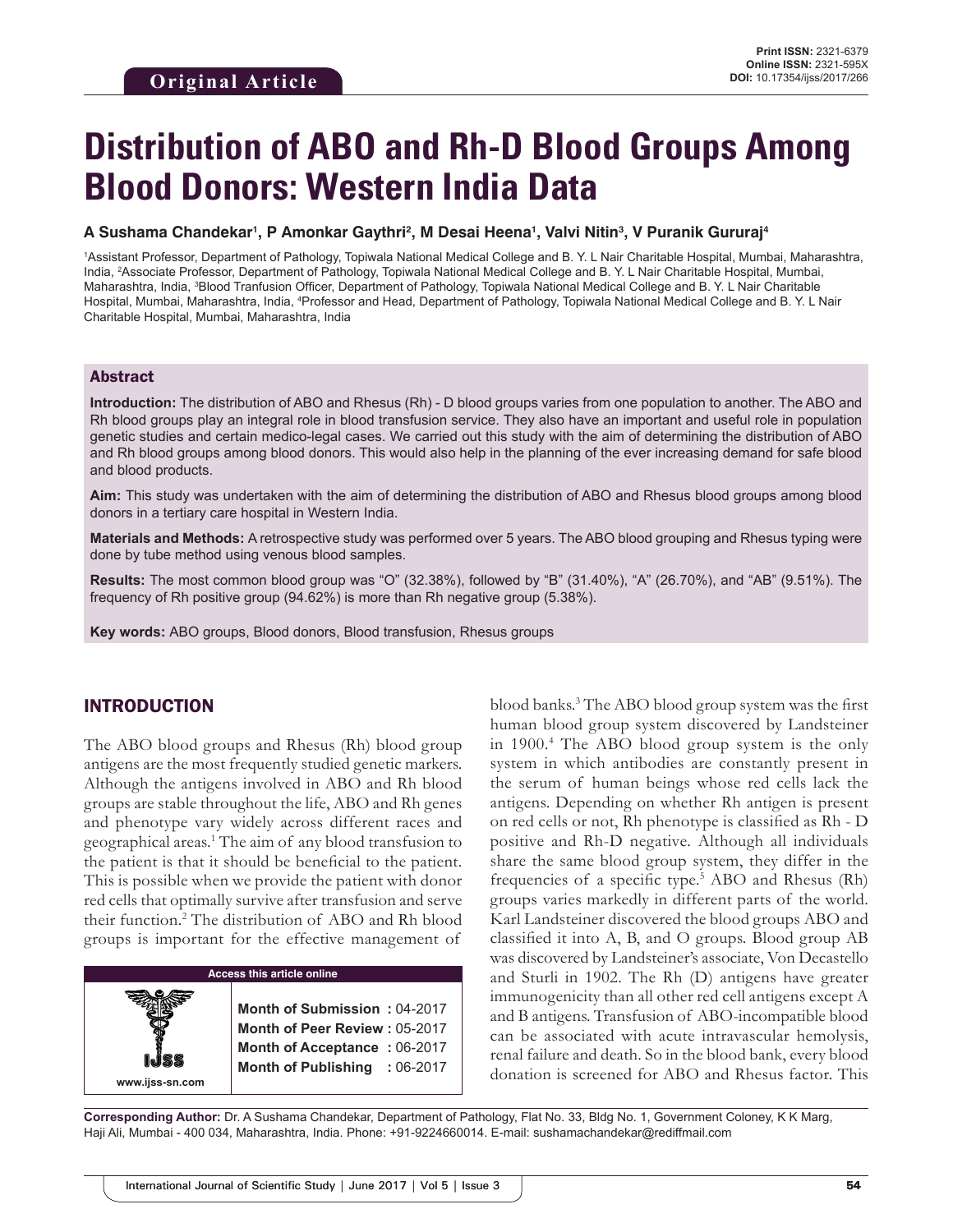study was conducted with the aim of determining the distribution of ABO and Rhesus blood groups among blood donors.

## MATERIALS AND METHODS

This was a retrospective study conducted over a period of 5 years. Venous blood was collected in EDTA and plain clean vacutainer tubes and allowed to clot naturally at room temperature. The ABO blood Grouping and Rhesus typing were determined by tube method. Forward grouping was carried out using monoclonal anti- sera; anti-A, anti-B, anti-AB, and anti-D (Eryclone, tulip diagnostics Ltd.). Results of ABO grouping were confirmed by reverse grouping using known A and B red cells. Rhesus negativity was confirmed by repeat testing and by Du-gel cards (DiaMed - ID, Coombs Anti-IgG cards).

Each antiserum was validated before using it including titer and avidity of each new lot. For reverse group testing, cells were pooled from three different known donor samples. These pooled cells were prepared daily using pretested known blood group samples.

#### **Statistics**

After data collection, data entry was done in Excel. Data analysis was performed with the help of EpI Info version 8. Qualitative data have been presented with the help of frequency, and percentage table and association among various study parameters was assessed with Chi-square test.  $P \leq 0.05$  was taken as significant.

| Table 1: Total blood collection and sex distribution |
|------------------------------------------------------|
| of donors                                            |

| Year  | Total donors (%) | Male $(\%)$   | Female (%)  |
|-------|------------------|---------------|-------------|
| 2007  | 14810 (19.32)    | 13736 (17.92) | 1074 (1.40) |
| 2008  | 15394 (20.08)    | 14128 (18.43) | 1266 (1.65) |
| 2009  | 14849 (19.37)    | 13289 (17.34) | 1560 (2.04) |
| 2010  | 15820 (20.64)    | 14703 (19.18) | 1117 (1.46) |
| 2011  | 15780 (20.59)    | 14507 (18.93) | 1273 (1.66) |
| Total | 76653            | 70363 (91.79) | 6290 (8.21) |

### **Table 2: Group wise distribution of blood donors**

#### RESULTS

We studied ABO and Rh blood groups in 76,653 donors composed of 91.79% male and 8.21% female donors as shown in Table 1. They were in the age group of 18-60 years. The distribution of ABO and Rh groups is shown in Table 2. Out of 76,653 donors, the most common blood group was "O" (32.38%), followed by "B" (31.40%), "A" (26.70%), and "AB" (9.51%) which was found to be statistically significant  $(P < 0.05\%)$ . Rh positivity was found in 72,526 (94.62%) donors while 4,127 (5.38%) donors were Rhesus negative.

## **DISCUSSION**

Although ABO and Rh genes and phenotypes are stable throughout the life, they vary widely across races and various geographical boundaries. These genes and phenotypes also have different biochemical compositions.6 The polymorphism in these blood group system is important in population genetic studies, in evaluating the probability of hemolytic disease in the newborn, resolving paternity dispute cases and for forensic purposes. The distribution of ABO and RH-D phenotypes in different populations has been extensively studied. These blood group systems are not only important in blood transfusions but also associated with different diseases including cardiovascular diseases, organ transplantation, and erythroblastosis in neonates. Blood transfusion is a life-saving procedure but can cause acute and delayed complications. Complications of blood transfusions with wrongly labeled blood groups may be mild or can be life-threatening. Rh system found to be second most important blood group system due to hemolytic disease of newborn. The importance of Rh system has found in Rh-D negative individuals in subsequent transfusions once they develop Rh antibodies. This D antigen is the most important in transfusion practice in which the person whose red cell lacks the D antigen do not regularly have anti-D in their serum. The aim of this study was to determine the distribution

| $14000$ and an extra $1000$ views invested to be proved views to |                          |                   |                    |                   |                               |                                  |                            |  |  |  |
|------------------------------------------------------------------|--------------------------|-------------------|--------------------|-------------------|-------------------------------|----------------------------------|----------------------------|--|--|--|
| Year                                                             | <b>Blood Group A (%)</b> | Blood Group B (%) | Blood Group AB (%) | Blood Group O (%) | <b>Rhesus</b><br>positive (%) | <b>Rhesus</b><br>negative $(\%)$ | <b>Total</b><br>donors (%) |  |  |  |
| 2007                                                             | 3971 (5.18)              | 4623 (6.03)       | 1363 (1.78)        | 4853 (6.33)       | 14005 (18.27)                 | 805 (1.05)                       | 14810 (19.32)              |  |  |  |
| 2008                                                             | 4077 (5.32)              | 4843 (6.32)       | 1512 (1.97)        | 4962 (6.47)       | 14534 (18.96)                 | 860 (1.12)                       | 15394 (20.08)              |  |  |  |
| 2009                                                             | 4003 (5.22)              | 4641 (6.05)       | 1427 (1.86)        | 4778 (6.23)       | 14033 (18.31)                 | 816 (1.06)                       | 14849 (19.37)              |  |  |  |
| 2010                                                             | 4189 (5.46)              | 5006 (6.53)       | 1382 (1.80)        | 5243 (6.84)       | 14990 (19.56)                 | 830 (1.08)                       | 15820 (20.64)              |  |  |  |
| 2011                                                             | 4229 (5.52)              | 4955 (6.46)       | 1609 (2.10)        | 4987 (6.51)       | 14964 (19.52)                 | 816 (1.06)                       | 15780 (20.59)              |  |  |  |
| Total                                                            | 20469 (26.70)            | 24068 (31.40)     | 7293 (9.51)        | 24823 (32.38)     | 72526 (94.62)                 | 4127 (5.38)                      | 76653                      |  |  |  |